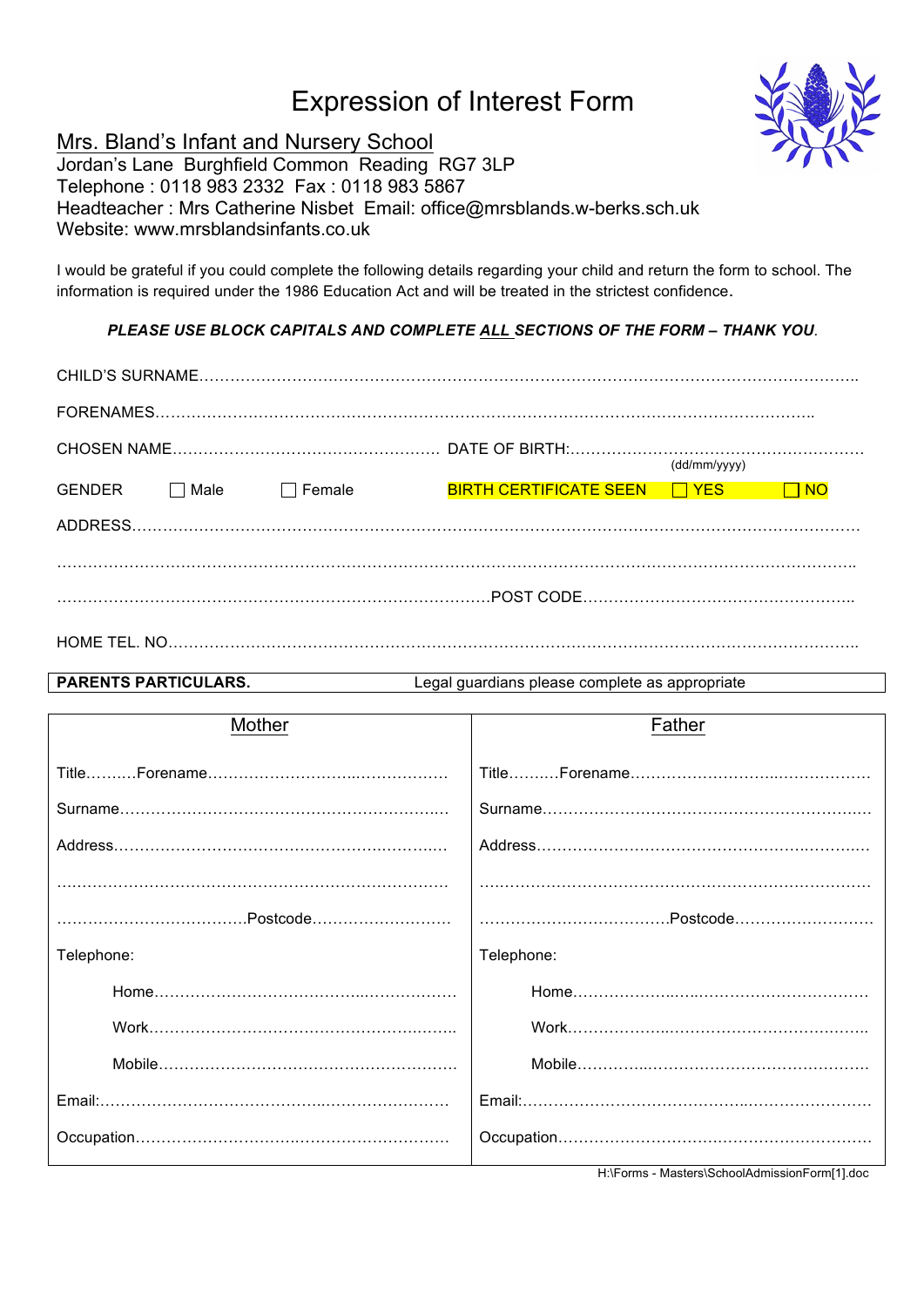| <b>PARENTS PARTICULARS - CONTINUED</b>                                            |                |                                                                                |                           |           |  |
|-----------------------------------------------------------------------------------|----------------|--------------------------------------------------------------------------------|---------------------------|-----------|--|
|                                                                                   |                |                                                                                |                           |           |  |
| ∏ YES<br>Natural Mother:                                                          | $\overline{N}$ | Natural Father:                                                                | l IYES                    | NO        |  |
| Parental Responsibility<br>IIYES<br>(If NO, please supply details in confidence.) | $\Box$ No      | Parental Responsibility □ YES<br>(If NO, please supply details in confidence.) |                           | $\Box$ NO |  |
|                                                                                   |                |                                                                                |                           |           |  |
| If separated from natural parent is contact permitted?                            |                | <b>YES</b>                                                                     | <b>NO</b><br>$\mathbf{I}$ |           |  |
| Is there a Court Order Pending or in place?                                       | $\sqcap$ YES   | l INO                                                                          |                           |           |  |
| Other Children in family                                                          |                |                                                                                |                           |           |  |
|                                                                                   |                |                                                                                |                           |           |  |
|                                                                                   |                |                                                                                |                           |           |  |
|                                                                                   |                |                                                                                |                           |           |  |

# **PREVIOUS SCHOOL/PLAYGROUP/NURSERY INFORMATION.**

 $\mathbf{r}$ 

I

| <b>Emergency Contact Details</b> | In addition to Parental Details |
|----------------------------------|---------------------------------|
|                                  |                                 |
|                                  |                                 |
|                                  |                                 |
|                                  |                                 |
|                                  |                                 |
|                                  |                                 |
| Telephone:                       | Telephone:                      |
|                                  |                                 |
|                                  |                                 |
|                                  |                                 |
|                                  |                                 |
|                                  |                                 |
|                                  |                                 |

H:\Forms - Masters\SchoolAdmissionForm[1].doc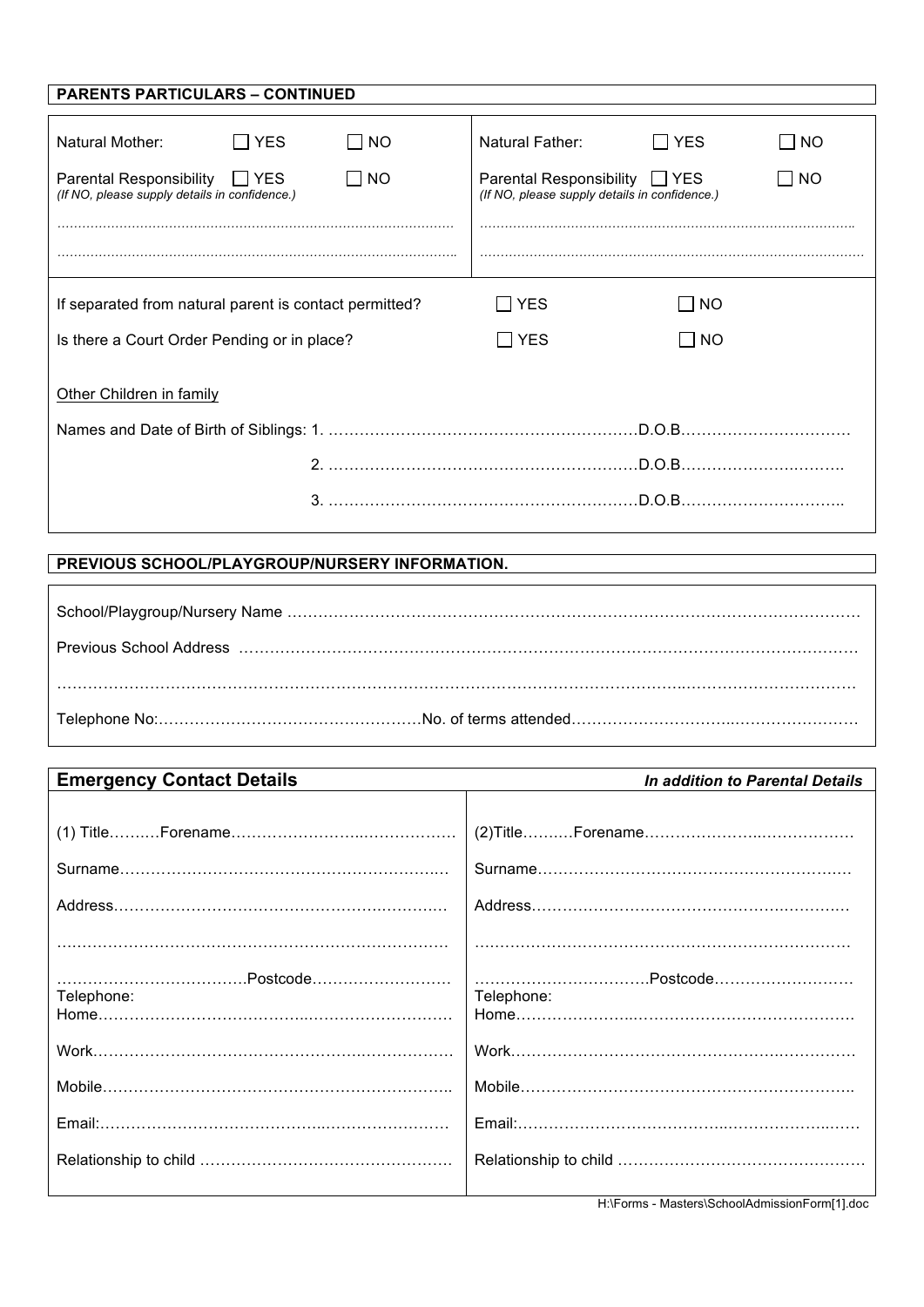#### **MEDICAL INFORMATION.**

| Please mention any medical condition or medical needs that might affect your child's life in school. |  |  |  |  |
|------------------------------------------------------------------------------------------------------|--|--|--|--|
|                                                                                                      |  |  |  |  |
|                                                                                                      |  |  |  |  |
|                                                                                                      |  |  |  |  |
|                                                                                                      |  |  |  |  |
|                                                                                                      |  |  |  |  |
|                                                                                                      |  |  |  |  |
|                                                                                                      |  |  |  |  |
|                                                                                                      |  |  |  |  |
|                                                                                                      |  |  |  |  |
|                                                                                                      |  |  |  |  |
|                                                                                                      |  |  |  |  |
|                                                                                                      |  |  |  |  |
|                                                                                                      |  |  |  |  |
|                                                                                                      |  |  |  |  |

| <b>Special Educational Needs.</b> |                                                                |  |  |  |  |
|-----------------------------------|----------------------------------------------------------------|--|--|--|--|
|                                   | Does your child have a statement of Special Educational Needs: |  |  |  |  |
| $\Box$ No                         |                                                                |  |  |  |  |
|                                   |                                                                |  |  |  |  |

| Meal Arrangements: (Please tick) $\Box$ Home $\Box$ Sandwiches $\Box$ Paid School Meal $\Box$ Free school Meal |  |  |
|----------------------------------------------------------------------------------------------------------------|--|--|
|                                                                                                                |  |  |

| Travel arrangements: (Please tick):<br>$\Box$ Car | $\Box$ Car Share | $\Box$ School Bus | $\Box$ Walk | $\Box$ Cycle | $\Box$ Public Bus                                                                                            | ∣ ∣ Taxi | Train |
|---------------------------------------------------|------------------|-------------------|-------------|--------------|--------------------------------------------------------------------------------------------------------------|----------|-------|
|                                                   |                  |                   |             |              | Please indicate below if parent/s is/are Service personnel, serving in regular military units of all forces. |          |       |
| (Please tick):                                    | $\Box$ Yes       | l I No            | Refused     |              |                                                                                                              |          |       |

H:\Forms - Masters\SchoolAdmissionForm[1].doc